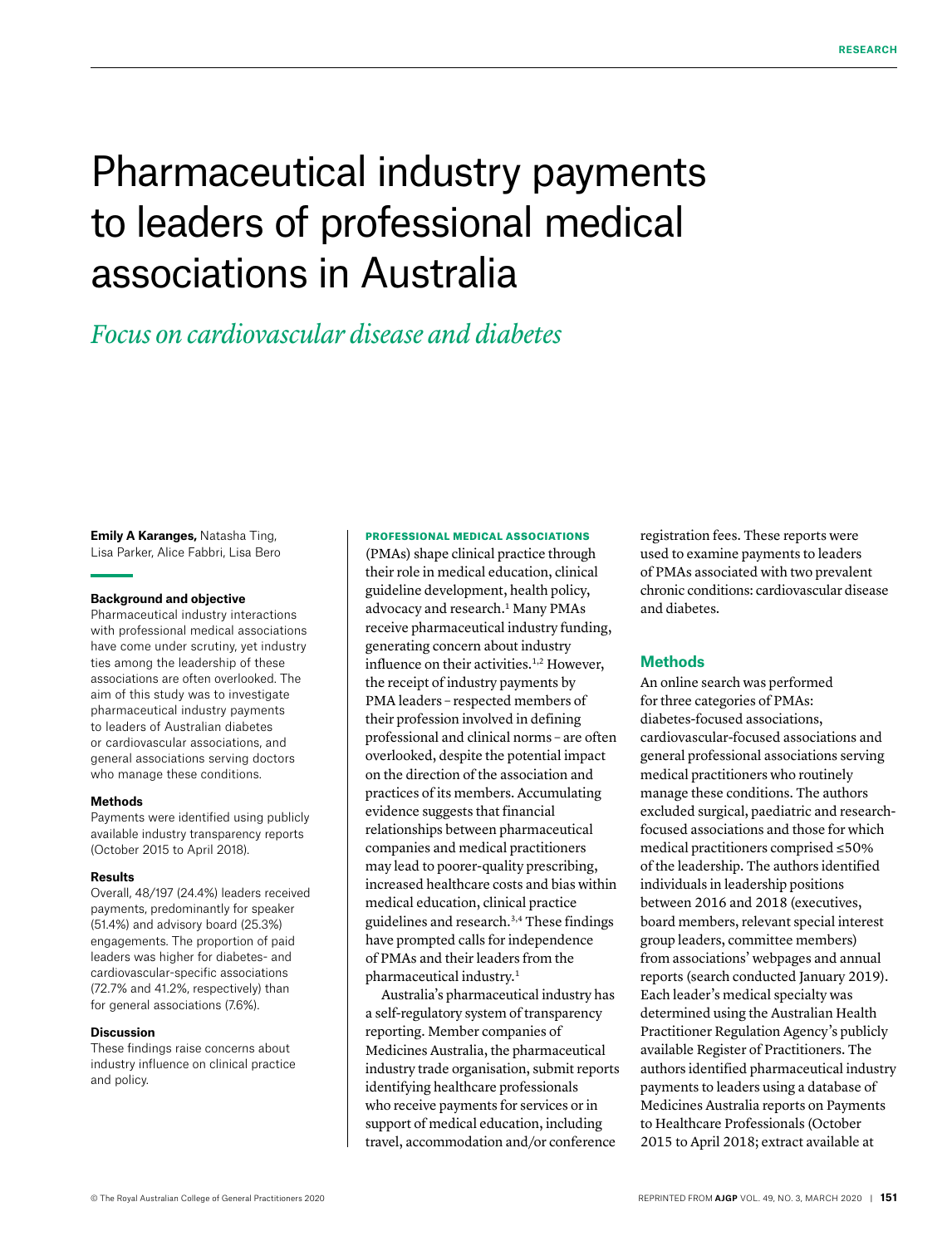http://hdl.handle.net/2123/20945). Payment details were extracted (number, total and median value, purpose). Two researchers independently compared payments against conflict of interest disclosures on the associations' websites. All data used in this study were publicly available; as such, ethical approval was not required.

# **Results**

The researchers identified 197 leaders from 10 PMAs; 48 leaders (24.4%) received industry payments. There were 467 payments totalling \$932,270. Payments supported chairing/speaking at meetings ( $n = 240$ ; 51.4%;), advisory board participation ( $n = 118$ ; 25.3%), meeting attendance  $(n = 77; 16.5%)$ and consulting  $(n = 32; 6.9\%)$ . The three highest-paying companies were AstraZeneca (\$175,342; 18.8%), Novo Nordisk (\$165,774; 17.8%) and Sanofi (\$140,174; 15.0%).

The number and proportion of paid leaders was highest for diabetes associations (24 of 33; 72.7%) and lowest for general associations (10 of 132; 7.6%; Table 1). Leaders of diabetes associations received 57.7% of the total payment value (\$537,910 of \$932,270). The three

highest-paid leadership teams were from diabetes and cardiovascular associations and received between \$192,939 and \$239,617. The median payment to leaders of diabetes (\$10,702; interquartile range [IQR]: \$2638–\$28,744) and cardiovascular associations (\$9892; IQR: \$2070–\$21,957) was almost double the payment given to leaders of general associations (\$5485; IQR: \$1820–\$15,955).

Across all associations and leaders (both paid and unpaid), the most common medical specialists were general practitioners (GPs; n = 93), endocrinologists ( $n = 26$ ) and cardiologists

# **Table 1. Pharmaceutical company payments to leaders of professional medical associations in Australia**

| <b>Association*</b>             | <b>Leaders</b> |                                       |                                                      | <b>Payments</b> |                          |                                            |                              |
|---------------------------------|----------------|---------------------------------------|------------------------------------------------------|-----------------|--------------------------|--------------------------------------------|------------------------------|
|                                 | <b>Total n</b> | <b>Receiving</b><br>payments n<br>(%) | <b>Specialty of</b><br>leaders receiving<br>payments | <b>Total n</b>  | <b>Total</b><br>value \$ | <b>Median value</b><br>per leader \$ (IQR) | <b>Highest</b><br>payment \$ |
| General                         |                |                                       |                                                      |                 |                          |                                            |                              |
| G <sub>1</sub>                  | 28             | 4(14.3)                               | General practice                                     | 81              | 163,909                  | 27,302 (5,903-62,376)                      | 107,894                      |
| G <sub>2</sub>                  | 21             | 3(14.3)                               | Other specialist<br>(various)                        | 7               | 15,298                   | 3,570 (2,385-7,049)                        | 10,528                       |
| G <sub>3</sub>                  | 21             | 1(4.8)                                | General practice                                     | 2               | 3051                     | 3,051                                      | 3,051                        |
| G4                              | 68             | 2(2.9)                                | General practice                                     | 15              | 18,582                   | 9,291 (5,055-13,528)                       | 17,764                       |
| All general (G1-G4)             | 132            | 10(7.6)                               | $\overline{\phantom{0}}$                             | 105             | 200.840                  | 5,485 (1,820-15,955)                       | 107,894                      |
| <b>Diabetes</b>                 |                |                                       |                                                      |                 |                          |                                            |                              |
| D <sub>1</sub>                  | 10             | 9(90.0)                               | Endocrinology                                        | 82              | 192,939                  | 15,698 (2,600-42,232)                      | 52,225                       |
| D <sub>2</sub>                  | 11             | 7(63.6)                               | Endocrinology                                        | 60              | 99,308                   | 10,063 (4,945-22,540)                      | 30,783                       |
| D <sub>3</sub>                  | 5              | 5(100)                                | General practice                                     | 141             | 239,617                  | 19,189 (11,451-28,547)                     | 179,583                      |
| D4                              | $\overline{7}$ | 3(42.9)                               | Endocrinology                                        | 6               | 6,046                    | 2,487 (1,698-2,560)                        | 2,650                        |
| All diabetes (D1-D4)            | 33             | 24 (72.7)                             |                                                      | 289             | 537,910                  | 10,702 (2,638-28,744)                      | 179,583                      |
| <b>Cardiovascular</b>           |                |                                       |                                                      |                 |                          |                                            |                              |
| C1                              | $\overline{7}$ | 1(14.3)                               | Endocrinology                                        | 1               | 280                      | 400                                        | 400                          |
| C <sub>2</sub>                  | 26             | 13 (50.0)                             | Cardiology <sup>t</sup>                              | 72              | 193,120                  | 13,270 (2,279-23,787)                      | 55,022                       |
| All cardiovascular<br>$(C1-C2)$ | 34             | 14 (41.2)                             |                                                      | 73              | 193,520                  | 9,892 (2,070-21,957)                       | 55,022                       |
| Total                           | $197*$         | 48 (24.4)                             |                                                      | 467             | 932,270                  | 9,861 (2,435-24,033)                       | 179,583                      |

*\*Individual associations have been anonymised.*

*†Twelve of 13 paid leaders were cardiologists; one of 13 was another type of specialist.*

*‡Totals are less than the sum of individual rows as some leaders contribute to multiple associations (n = 7).* 

*IQR, interquartile range*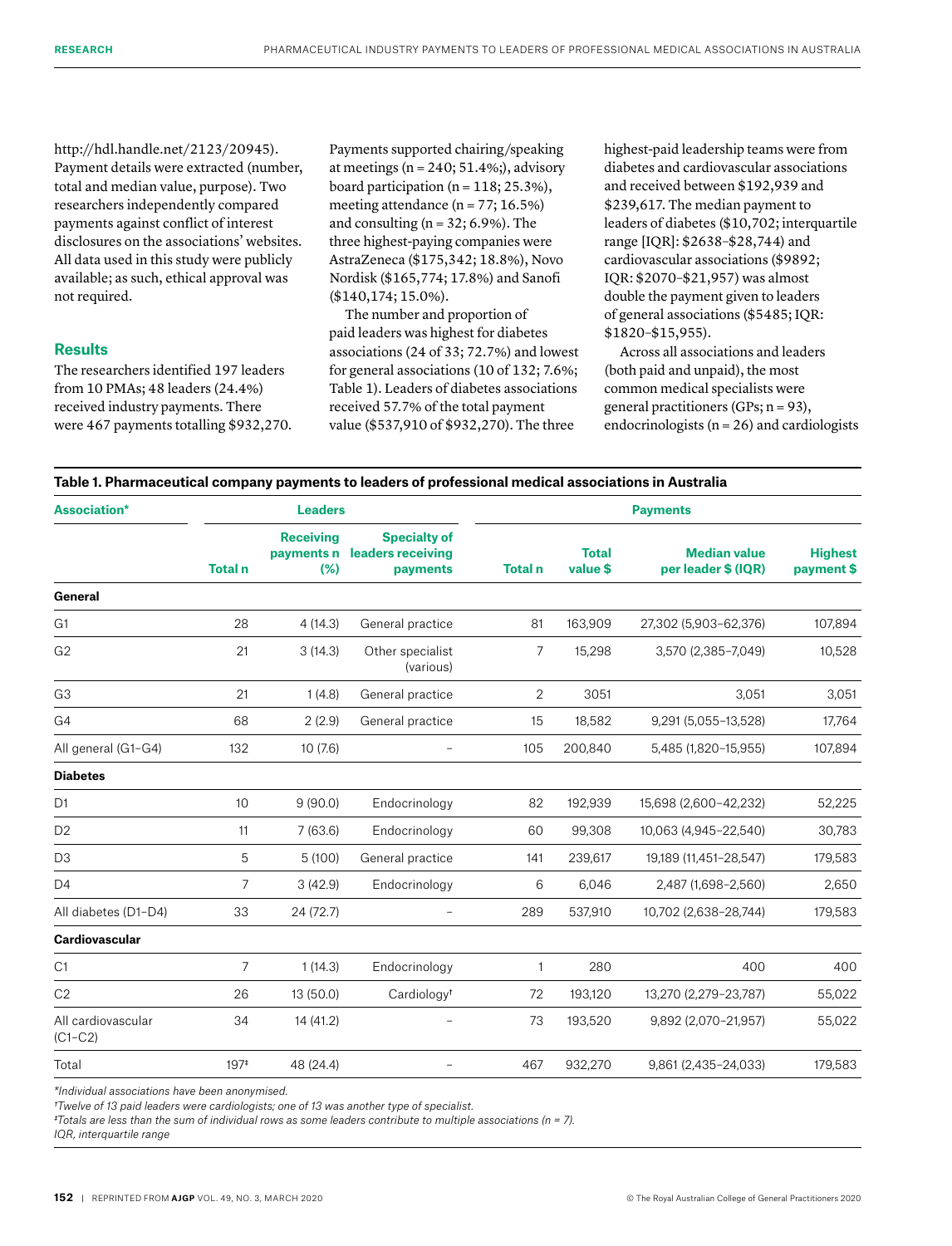(n = 23; Table 2). Over three-quarters of endocrinologists (20 of 26; 76.9%) and half of cardiologists (12 of 23; 52.2%) received payments, compared with one-eighth (12 of 93; 12.9%) of GPs.

Only one association (Table 1; D1) disclosed payments to leaders on its website. Of the nine paid leaders, four provided conflict of interest statements; all were incomplete.

# **Discussion**

A substantial proportion of leaders of diabetes- and cardiovascular-specific associations received pharmaceutical industry payments, but payments to leaders of general professional associations were uncommon. These financial ties were inadequately disclosed by the PMA. The difference between GPs and other specialists may reflect the relative return for investment for pharmaceutical companies in increasing sales; payments to endocrinologists and cardiologists have been associated with greater increases in prescribing of marketed diabetes

and cardiovascular medicines than payments to other specialties.<sup>5</sup> Payments predominantly supported speaker and advisory board engagements, suggesting that PMA leaders may be particularly valuable to industry as 'key opinion leaders'.6 The highest-paying companies – AstraZeneca, Novo Nordisk and Sanofi – cite diabetes and/or cardiovascular disease as primary therapeutic interests on their websites. These are highly profitable areas, with a number of newly approved and/or subsidised medicines, large and increasing patient populations, chronic treatment regimens and expanding diagnostic categories.<sup>7,8</sup>

In a recent study of payments from 71 pharmaceutical companies to leaders of Japanese PMAs from a diverse range of medical specialties, over 85% of leaders received payments, compared with 24% in the current study of 35 companies.<sup>9</sup> Differences in included companies, therapeutic focus and medical specialties may underlie this discrepancy. The present study likely underestimates industry payments to leaders. The current data do

not capture medical device manufacturers, the primary source of industry payments to cardiologists in the USA,<sup>10</sup> payments by non-member pharmaceutical companies or research-related payments. Regardless, these findings show that undisclosed pharmaceutical industry ties are common among PMA leaders within the specialties of diabetes and cardiovascular disease, raising concerns about industry influence on clinical practice and policy. Medical organisations and their leadership have a responsibility to ensure conflicts of interests are disclosed, minimised and managed responsibly.

### **Authors**

Emily A Karanges PhD, Postdoctoral Fellow, Charles Perkins Centre, School of Pharmacy, Faculty of Medicine and Health, University of Sydney, NSW Natasha Ting, student, Charles Perkins Centre, School of Pharmacy, Faculty of Medicine and Health, University of Sydney, NSW Lisa Parker PhD, MBBS, Postdoctoral Fellow, Charles Perkins Centre, School of Pharmacy, Faculty of Medicine and Health, University of Sydney, NSW Alice Fabbri PhD, MD, Postdoctoral Fellow, Charles Perkins Centre, School of Pharmacy, Faculty of Medicine and Health, University of Sydney, NSW

# **Table 2. Pharmaceutical company payments to leaders of professional medical associations in Australia, by medical specialty**

| <b>Specialty</b>                                                                                                                                                                                                                      |                | <b>Leaders</b>                     | <b>Payments</b> |                       |                                            |  |
|---------------------------------------------------------------------------------------------------------------------------------------------------------------------------------------------------------------------------------------|----------------|------------------------------------|-----------------|-----------------------|--------------------------------------------|--|
|                                                                                                                                                                                                                                       | <b>Total</b> n | <b>Receiving</b><br>payments n (%) | <b>Total</b> n  | <b>Total value \$</b> | <b>Median value</b><br>per leader \$ (IQR) |  |
| <b>Endocrinologists</b>                                                                                                                                                                                                               | 26             | 20 (76.9)                          | 149             | 298,694               | 7,493 (2,572-20,534)                       |  |
| Diabetes associations                                                                                                                                                                                                                 | 24             | 19 (79.2)                          | 148             | 298,294               | 9,661 (2,625-23,469)                       |  |
| Cardiovascular associations                                                                                                                                                                                                           | $\overline{2}$ | 1(50.0)                            |                 | 400                   | 400                                        |  |
| Cardiologists*                                                                                                                                                                                                                        | 23             | 12 (52.2)                          | 71              | 191,120               | 14,810 (3,875-24,033)                      |  |
| <b>General practitioners</b>                                                                                                                                                                                                          | 93             | 12 (12.9)                          | 239             | 425,159               | 14,533 (2,641-33,211)                      |  |
| General associations                                                                                                                                                                                                                  | 87             | 7(8.0)                             | 98              | 185,542               | 7,401 (2,230-32,484)                       |  |
| Diabetes associations                                                                                                                                                                                                                 | 6              | 5(83.3)                            | 141             | 239,617               | 19,189 (11,341-28,547)                     |  |
| <b>Other specialists</b>                                                                                                                                                                                                              | 31             | 4 (12.9)                           | 8               | 17,298                | 2,785 (1800-5,310)                         |  |
| General associations                                                                                                                                                                                                                  | 20             | 3(15.0)                            | 7               | 3,570                 | 3,570 (2385-7,049)                         |  |
| Diabetes associations                                                                                                                                                                                                                 | 3              | 0(0.0)                             | $\mathbf{O}$    | $\mathbf 0$           | 0                                          |  |
| Cardiovascular associations                                                                                                                                                                                                           | 8              | 1(12.5)                            |                 | 2,000                 | 2,000                                      |  |
| Non-specialists <sup>t</sup>                                                                                                                                                                                                          | 24             | 0(0.0)                             | 0               | $\mathbf 0$           | $\mathbf{O}$                               |  |
| $\frac{1}{2}$ and $\frac{1}{2}$ are the contract of the contract of the contract of the contract of the contract of the contract of the contract of the contract of the contract of the contract of the contract of the contract of t |                |                                    |                 |                       |                                            |  |

*\*All from cardiovascular associations*

*†All from general associations*

*IQR, interquartile range*